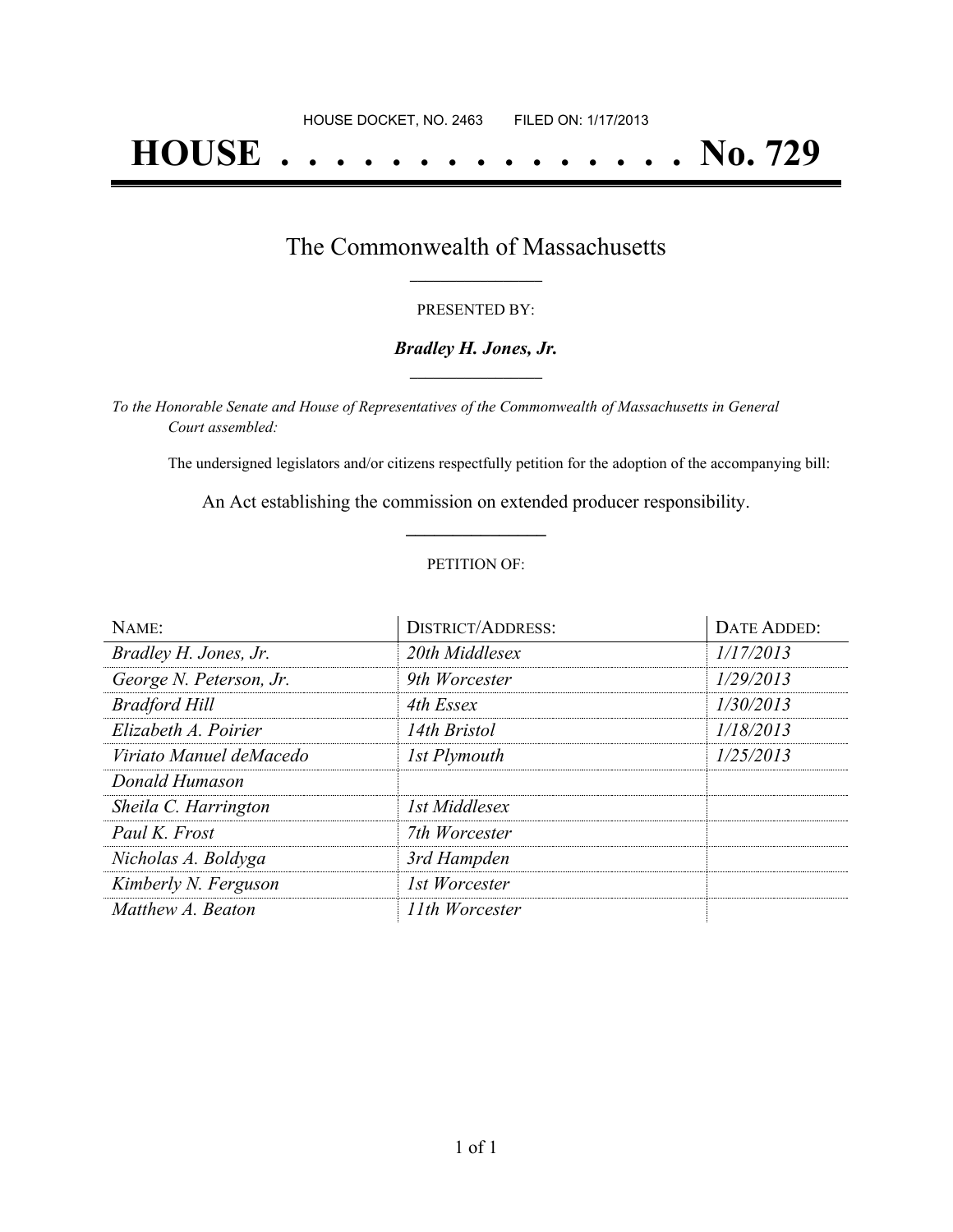# HOUSE DOCKET, NO. 2463 FILED ON: 1/17/2013 **HOUSE . . . . . . . . . . . . . . . No. 729**

By Mr. Jones of North Reading, a petition (accompanied by bill, House, No. 729) of Bradley H. Jones, Jr. and others for an investigation by a special commission (including members of the General Court) relative to producer responsibility laws concerning the manufacture and postconsumer management of certain products. Environment, Natural Resources and Agriculture.

### [SIMILAR MATTER FILED IN PREVIOUS SESSION SEE HOUSE, NO. *2003* OF 2011-2012.]

## The Commonwealth of Massachusetts

**\_\_\_\_\_\_\_\_\_\_\_\_\_\_\_ In the Year Two Thousand Thirteen \_\_\_\_\_\_\_\_\_\_\_\_\_\_\_**

An Act establishing the commission on extended producer responsibility.

Be it enacted by the Senate and House of Representatives in General Court assembled, and by the authority *of the same, as follows:*

 SECTION 1. Notwithstanding any general or special law to the contrary, there shall be a special commission, referred to as the commission on extended producer responsibility, to study and report on implementing extended producer responsibility laws in the commonwealth. The commission shall consist of the secretary of energy and environmental affairs; the commissioner of environmental protection; 1 member of the department of business development; 3 members of the house of representatives, 2 of whom shall be appointed by the speaker of the house, and 1 of whom shall be appointed by the minority leader of the house; 3 members of the senate, 2 of whom shall be appointed by the senate president, and 1 of whom shall be appointed by the senate minority leader; and 2 members who shall be appointed by the governor.

 The scope of the commission shall include, but not be limited to: researching, evaluating, and developing recommendations regarding the economic, environmental, and public health benefits and costs of extended producer responsibility laws related to the manufacture and post- consumer management of products including, but not limited to, the following: leftover paint, electronics, pesticides, household batteries, fluorescent lamps, phone books, carpet, medical sharps, consumer packaging and printed materials, pharmaceuticals, tires and mercury thermostats. The commission shall also research and make recommendations regarding the